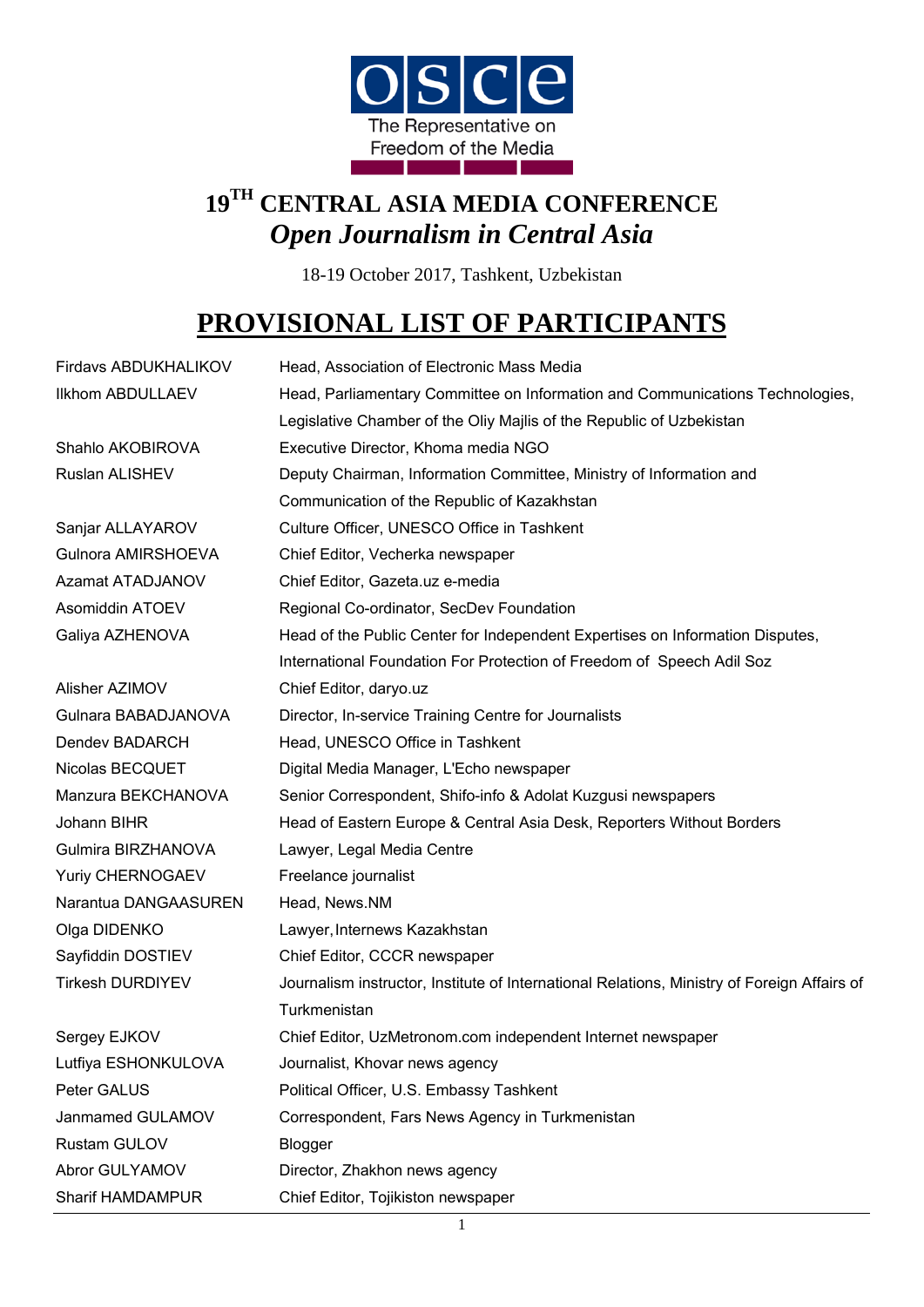| Janice HELWIG                 | Representative of the U.S. Helsinki Commission, U.S. Mission to the OSCE           |
|-------------------------------|------------------------------------------------------------------------------------|
| Irina IMAMKULIYEVA            | Editor, Neytralniy Turkmenistan newspaper                                          |
| Lola ISLAMOVA                 | Chief Editor, Anhor.uz                                                             |
| Zinatullo ISMOILOV            | Head, Tajik Union of Journalists                                                   |
| Ravshan JURAEV                | Chief Editor, Uzreport                                                             |
| Tamara KALEYEVA               | President, International Foundation for Protection of Freedom of Speech Adil Soz   |
| Esimkan KANAATOV              | Director, Karakalpak news agency                                                   |
| Elina KARAKULOVA              | Country Director, Internews in Kyrgyzstan                                          |
| Nuriddin KARSHIBOEV           | Chairperson, Tajik Media Council and National Association of Independent Mass-     |
|                               | Media in Tajikistan                                                                |
| Ilim KARYPBEKOV               | Director, Kyrgyz Public Radio and Television Corporation                           |
| Sa'dulla KHAKIMOV             | Chairperson, Union of Journalists of Uzbekistan                                    |
| Kobiljon KHIDIROV             | Head of Unit & Parliamentary Journalist, Khalq Suzi newspaper                      |
| Alisher KHODJAEV              | Chairperson, National Tele-radio Company                                           |
| Daniil KISLOV                 | Chief Editor, Fergana.Ru information agency                                        |
| Mikhail KOMISSAROV            | Deputy Chairman, Public Control in the field of Communication, Informatization and |
|                               | Mass Media Committee, Ministry of Information and Communication of the Republic    |
|                               | of Kazakhstan                                                                      |
| Nargis KOSIMOVA               | Media Expert, In-service Training of Journalists                                   |
| Sherzod KUDRATKHODJAEV        | President, International Press Club                                                |
| Aiymkan KULUKEEVA             | Official Representative on Mass Media, Ministry of Foreign Affairs of the Kyrgyz   |
|                               | Republic                                                                           |
| <b>Thomas KUNZE</b>           | Regional Representative, Konrad Adenauer Foundation for Central Asia               |
| Adelia LAISHEVA               | Director of Education Center, Kyrgyz Public Radio and Television Corporation       |
| Fathiddin MAIZOV              | Editor, TV Tajikistan                                                              |
| Luisa MAKHMUDOVA              | Chief Editor, Turkestan Press                                                      |
| Dilnoza MAMADALIYEVA          | Director, Nasaf TV station                                                         |
| Tattu MAMBETALIEVA            | Director, Civil Initiative on Internet Policy                                      |
| Rajabali MARAIMOV             | Member, Tajik Media Council                                                        |
| Alisher MATYAKUBOV            | Dean, Faculty of International Journalism, University of Foreign Languages         |
| Shamaral MAYCHIEV             | Chairman, Commission on consideration of complaints against media                  |
| Julia MOROZOVA                | Senior Correspondent, Pravda Vostoka newspaper                                     |
| Katie MORRIS                  | Head of Europe and Central Asia, Article 19                                        |
| <b>Ildar MUDARISOV</b>        | Correspondent, Uzbekistan Today newspaper                                          |
| Almira MUSTAFINA              | Chief Editor, Angren Pravda newspaper                                              |
| Ruslan MYATIEV                | Editor, Alternative Turkmenistan News                                              |
| Sergey NAUMOV                 | Journalist / Media Expert                                                          |
| Khurshedjon NIEZOV            | Chief Editor, Farazh newspaper                                                     |
| Baktygul NORUZBAEVA           | Director, Department of Information and Mass Communication, Ministry of Culture,   |
|                               | Information and Tourism of the Kyrgyz Republic                                     |
| Dmitry NURUMOV                | <b>Expert on Media and National Minorities</b>                                     |
| <b>Blundstone OSTERBERGER</b> | Chief Digital Officer, C3 Creative Code & Content marketing agency                 |
| Sebastien PEYROUSE            | Academic, George Washington University                                             |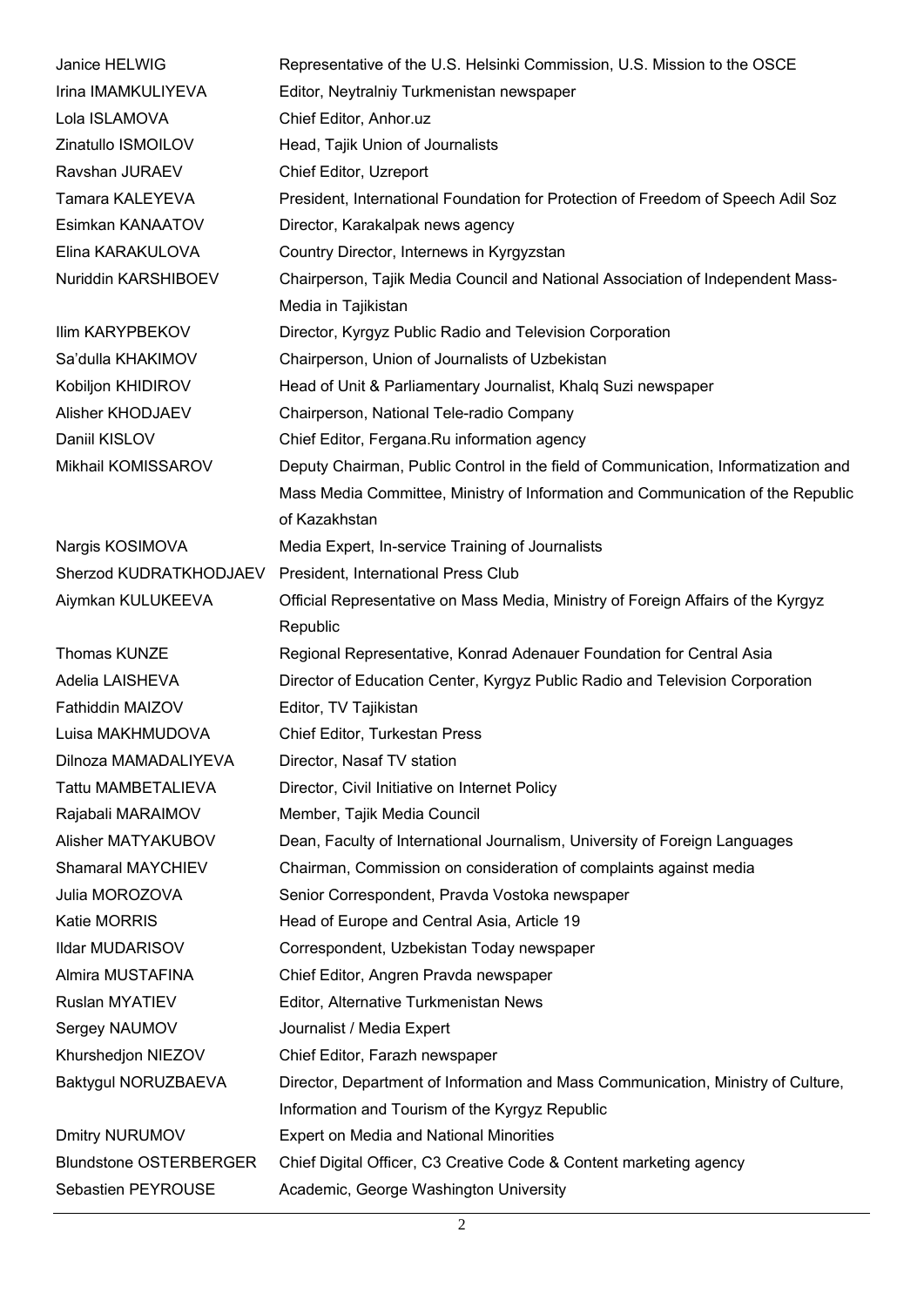| <b>Farhod RAHMATOV</b>         | Project Director, Internews Europe                                              |
|--------------------------------|---------------------------------------------------------------------------------|
| <b>Toshpulat RAKHMATULLAEV</b> | Independent Journalist                                                          |
| Olesya ROMASHKO                | Journalist, Oriat-fm radio                                                      |
| Muhabbatsho RUZADOR            | Member, Parliament Committee on international affairs, public organizations and |
|                                | information                                                                     |
| Alisher RUZIOKHUNOV            | Journalist/reporter, Kun.uz electronic media                                    |
| Anora SADIKOVA                 | Chief Editor, dia.uz                                                            |
| Irina SALNIKOVA                | Correspondent, State Information Agency of Turkmenistan                         |
| Qironsho SHARIFZODA            | Director Journalist NGO                                                         |
| Krisztian SIMON                | Ph.D. candidate, Free University of Berlin                                      |
| Dilfuza SOBIROVA               | Chief Editor, Darakchi newspaper                                                |
| Saida SULAIMANOVA              | Chief editor, Kommersant.uz                                                     |
| Irshod SULAYMONI               | Chief Editor, Ozodagon news portal                                              |
| Erzhan SULEIMENOV              | Director, Internews in Kazakhstan                                               |
| Kuban TAABALDIEV               | Director, Kabar Kyrgyz National Informational Agency                            |
| Nozima TASHPULATOVA            | Senior Editor, Uzbekistan 24 radio                                              |
| Nozima TASHPULATOVA            | Editor, Uzbekistan 24 TV channel                                                |
| Andrey TESHAEV                 | Chief Editor, Podrobno.uz e-media                                               |
| Davronbek TOJIALIEV            | Chief Editor, ziyonet.com                                                       |
| Zebo TOJIBOEVA                 | Director, Asia-plus news agency                                                 |
| Nodir TULYAGANOV               | Director, Uzbekistan 24 TV channel                                              |
| Ayushjav TUMURBAATAR           | Media Program Coordinator, Globe International Centre                           |
| Zafar TURSUNOV                 | Journalist & Chief Editor, Poytakht radio                                       |
| Madi UAISSOV                   | Head, Office of Media Analytics, State Policy Department in the Sphere of Mass  |
|                                | Media, Ministry of Information and Communication of the Republic of Kazakhstan  |
| Khurshed ULMASOV               | Director, Radio Tiroz                                                           |
| Begaim USENOVA                 | Director, Media Policy Institute                                                |
| Aleksey VOLOSEVICH             | Freelance journalist                                                            |
| Dilya YUSUPOVA                 | Journalist, Kaktus Media                                                        |

#### **OSCE PROGRAMME OFFICE IN ASTANA**

| Mariya DUBOVITSKAYA | National Political/Media Officer |
|---------------------|----------------------------------|
|---------------------|----------------------------------|

#### **OSCE PROGRAMME OFFICE IN BISHKEK**

Jyldyz TOLOGON KYZY Senior Programme Assistant, Human Dimension Activities

#### **OSCE PROGRAMME OFFICE IN DUSHANBE**

| ligar IBRAHIMLI  | Media Officer, OSCE Programme Office in Dushanbe |
|------------------|--------------------------------------------------|
| Daler DODOJONOV  | Senior Programme Assistant                       |
| Lutfiya ODINAEVA | Senior Media Analyst                             |